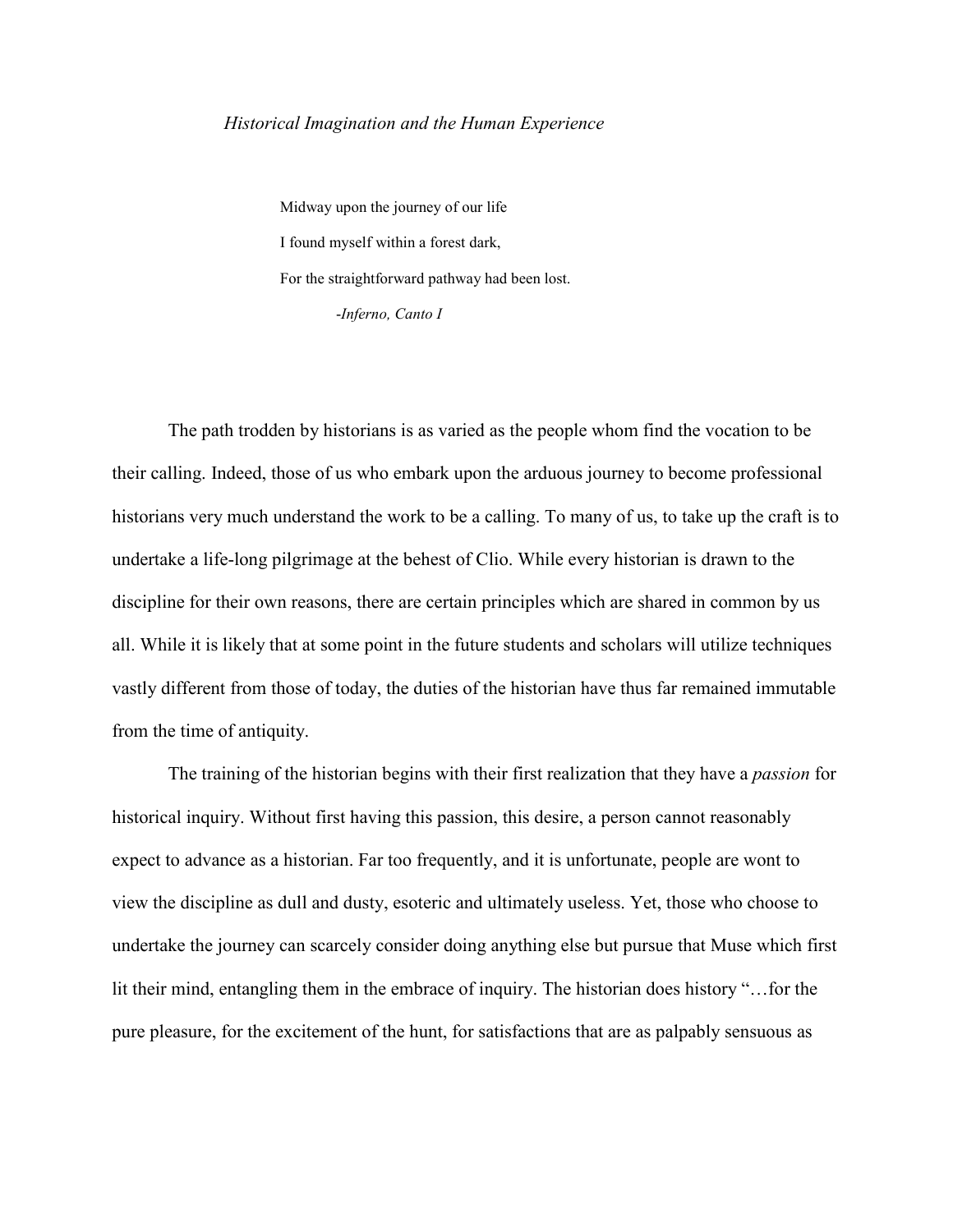they are cerebral".<sup>1</sup> If one is not fully ensnared, devout to the craft, the journey is likely to prove beyond their capacity, as history demands their all.

What it is the individual may find tantalizing about history is unique to them. Some may be searching for answers, more often than not about themselves. Others may be seeking an escape. For me, it was the latter. As a youth I was convinced that all the greatest adventures, the great discoveries, the battles of good and evil, were lost in the days of yore. All that remained were the bard's songs, the captain's logs, and the accounts of great men whom I was doomed to never meet nor contend with. For hours I would pour over the printed accounts of Bartholomew Roberts and Marco Polo, or scour antique stores for any piece of memorabilia from the Civil War or World War II just to be able to have a physical connection to the days gone by. Passion. There is much one can make up for with hard work, but little can be done to make up for passion. Training and discipline can only keep someone locked away in the archives for so long. Passion can keep them there until the volumes have returned to dust, the origins of us all.

Once the student of history realizes they do indeed possess passion, exercising and understanding the utility of the imagination becomes crucial. To the uninitiated, it may be confusing as to why an academic would value something as abstract as imagination. Yet, apart from passion, the imagination is the historian's most valuable asset. The primary goal of the historian is to formulate a narrative. It is an excellent thing for a student to be adept at memorizing facts and dates and to write complete sentences. Yet without an imagination, one cannot hope to be a historian. This is because in order to be able to ask the necessary questions to formulate a narrative the historian must be adept at making the sources yield their information.

<sup>1</sup> Michael Kammen, "Vanitas and the Historian's Vocation," *Reviews in American History,* Vol. 10, No.4 (Dec., 1982): 22.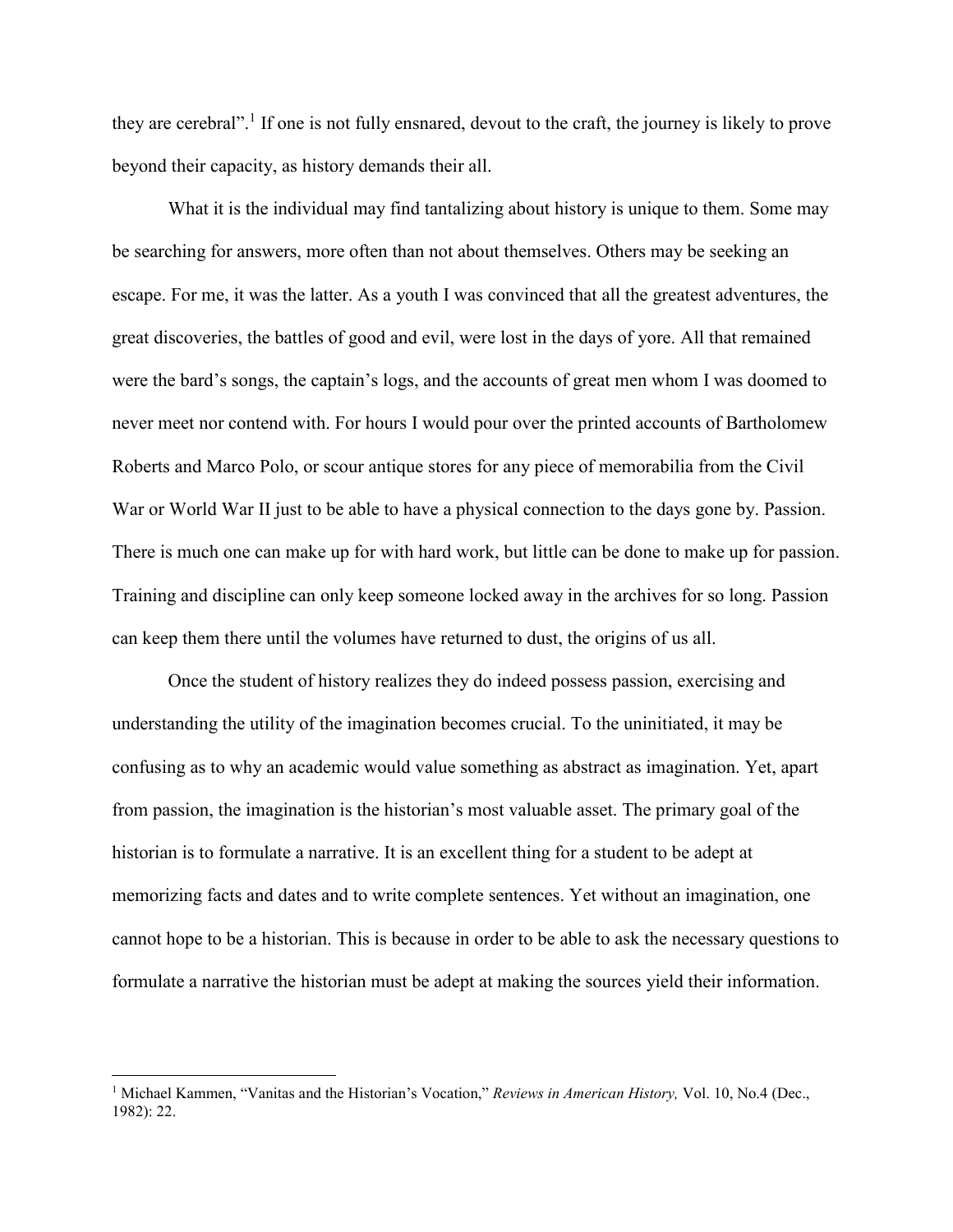The primary sources, the very lifeblood of the discipline, do not simply arrange into a coherent, complete narrative waiting for dissemination. Rather, it is the historian who is tasked with extricating from the annals of the world any scrap of meaning they may contain. The story of the sources only takes shape when the historian is imaginative enough to ask of them the right questions.<sup>2</sup> Without being able to shape a narrative the historian may well be left with a lovely collection of letters, files, and diaries, but no meaning. Learning to ask the right questions is the very foundation of the historians' craft. The *problématique* sends the historian on the path to find answers, yet the question must be asked first. The question should be one that will fill gaps in understanding once answered, but it takes an imaginative historian to first identify those gaps.

Further, we need to understand, that even once the historian has determined what the 'right' questions are, the questions are useless in and of themselves. The historian then gains the task of providing answers. The best historical questions are only as good as the answers they generate.<sup>3</sup> However, the great paradox of historical inquiry is that more often than not the quest for answers simply yields further questions, or proves to the historian that he was in fact not asking the right questions to begin with. The difficulties that face the historian are that his task is that of trying to understand human consciousness, the very subject matter and reality of history.<sup>4</sup> Frequently, the difficulties in finding answers to the object of our inquiries lie in the beguiling nature of humanity. If the human condition became readily understood, the disciplines that comprise the social sciences would become obsolete. At present, I would assert this is not the case in the least. How then does one go about answering the questions posed by their imagination? This is where the mechanics of historical training become readily apparent.

<sup>&</sup>lt;sup>2</sup> Arlette Farge, *The Allure of the Archives* (New Haven and London: Yale, 2013), 12.<br><sup>3</sup> David Hackett Fischer, *Historians' Fallacies: Toward a Logic of Historical Thought* (New York: Harper & Row Publishers, 1970), 40.

<sup>4</sup> Marc Bloch *The Historian's Craft* (New York: Vintage Books, 1953), 151.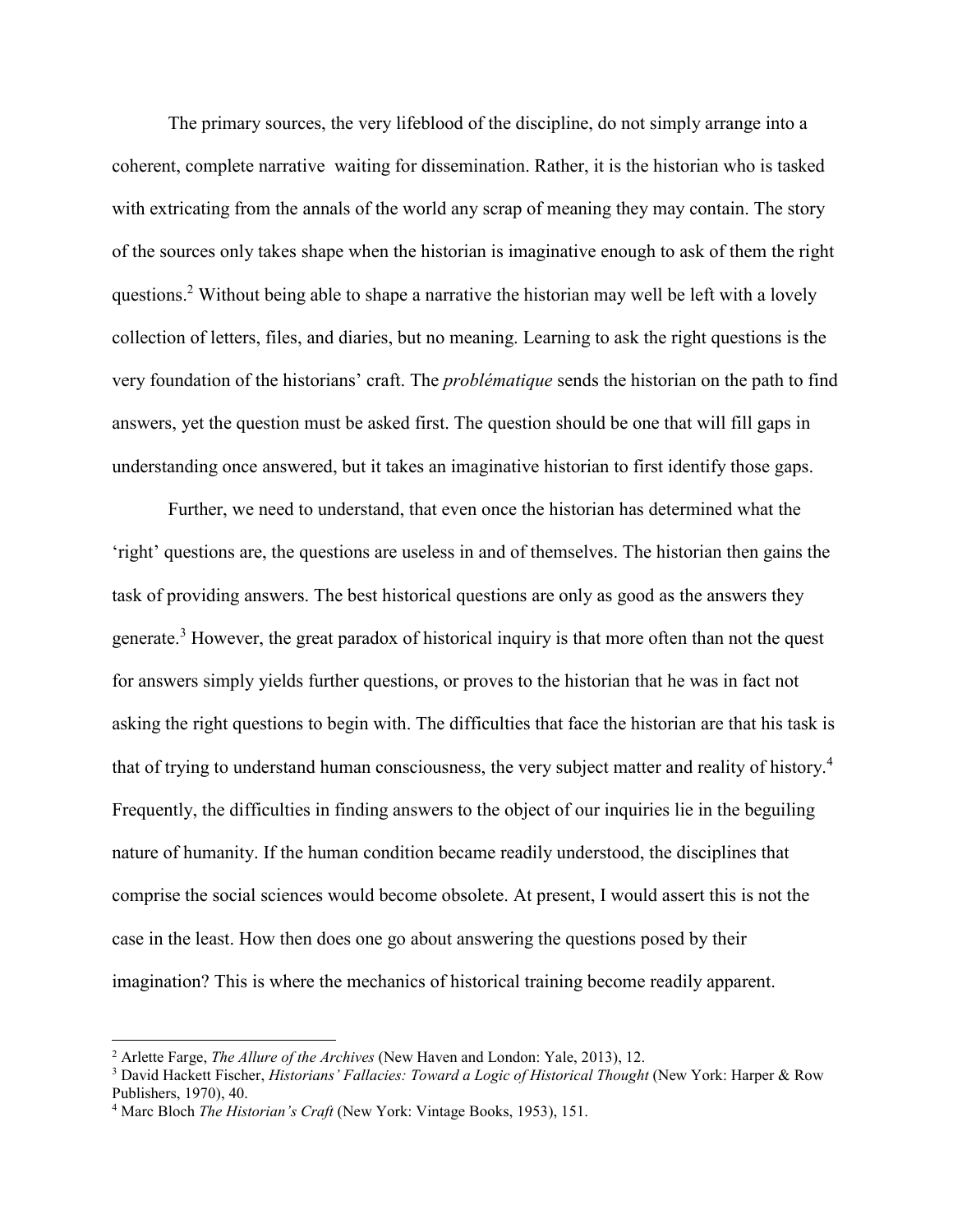When first I set out to begin my formal education I was convinced that the only correct approach to the discipline was that of the detached and dispassionate observer. In my mind the imagination was reserved for the actual writing of the narrative once all the 'facts' had been gathered in order to make the narrative tolerable to read. Over time, I realized that by relegating the imagination to this sequestered position I was robbing my inquiry of a certain depth and richness. I was guilty of attempting to treat the historical craft as a "hard science", rather than understanding it for the "social" science that it is. The human condition is rarely, if ever, understood in the same context as immutable laws of physics or biology. While I have always possessed an imagination, I was always certain that implementing it outside of a narrow arena would yield poor, dishonest, results. I severely handicapped myself for some time with this thinking. I failed in being able to ask the right questions, because I was certain there were concrete answers to every question, thus I framed my questions as such. Rather than seeking to interpret the sources and draw out the meaning, I believed the sources would yield certainty in every case.

If historical facts are not akin to the facts that a scientists utilizes, what then is the historian to base his assumptions on? Can the historian ever divine *truth* from the myriad, the great chaos that are the Sources? Like science, history too has a method. Unlike the scientist though, whose experiments are both visible and repeatable, the historian is condemned never to witness the subject of his method. Nor can the historian repeat what has happened. Time is the destroyer of all things, and the historian can never escape time.<sup>5</sup> Events are what we study, and once those events occur, they are gone forever. <sup>6</sup> Great though the challenges are which face the pilgrims of historical scholarship, such difficulties are not insurmountable. While there is no

<sup>5</sup> Bloch, *The Historian's Craft,* 156. *Bhagavad Gita* 11:32. 6 Carl Becker, "Everyman His Own Historian", *The American Historical Review* Vol. 37, No. 2 (Jan., 1932): 221.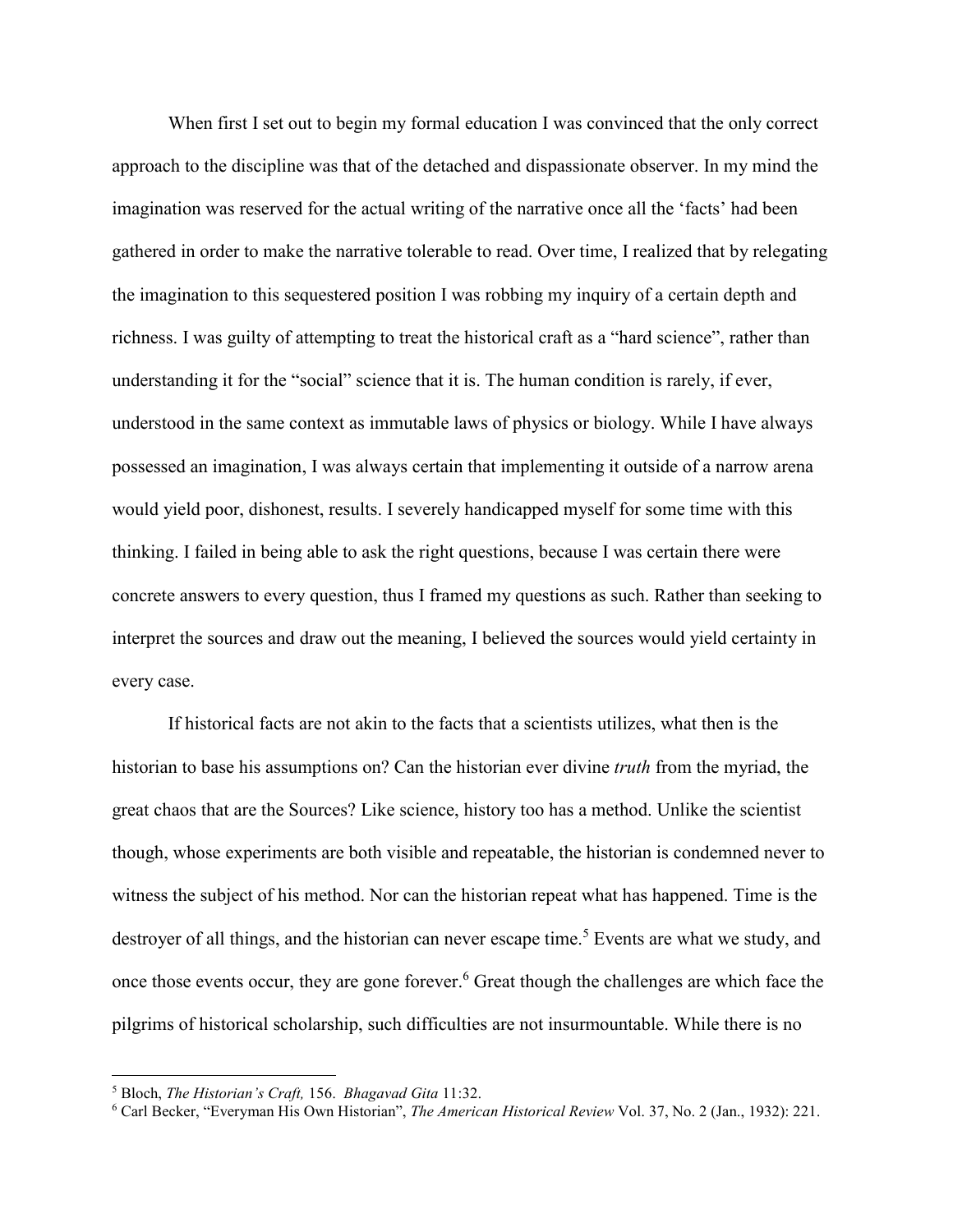gospel to the historical trade that all practitioners are bound to follow, certain axioms have become standard through time.<sup>7</sup>

Primarily, the historian ought to remember his greatest tool, that of his mind. Passion and imagination are necessary qualities of the historian, yet the undisciplined mind will derail even the most earnest and imaginative historian. As a rule, every historian must first understand his own mind. So how does the historian achieve the state of mind necessary to undertake historical inquiry? First, it is necessary to achieve understanding. The act of thinking historically is wholly unnatural to the way we learned to think, and make no mistake, we were taught from a young age *how* to think. The historian must extricate himself from his perception of how the world *is* if he is to hope to understand how the world *was*. <sup>8</sup> The historian must be the most practiced in empathy. The physicist needs no understanding of human nature to divine the movement of matter through space. Yet, a historian cannot afford the inability to perceive the experiences of others<sup>9</sup>

The necessity of developing an empathetic mind lies at the very core of what historians do. The development of this skill is why the imagination is so crucial to the historian. The subjects of our discipline are wholly unlike ourselves. The historical subject lived in a different world from our own. They responded to different pressures, were subject to different experiences, perceived reality in a way we do not, cannot. If one cannot learn to empathize with these foreign figures, their work will forever be blighted by prejudice and hopelessly myopic.

 $^7$  This statement should be qualified: The individual historian is the product of the philosophy of the school of thought he was trained in. Such is the nature of historical training. Every historian brings a different talent and perspective to the field. For the sake of discussion, these are the rules under which I trained, and are well represented throughout the current academic discipline in the modern American academe.

<sup>&</sup>lt;sup>8</sup> While it is impossible to fully comprehend the world that was, we flatter ourselves with thinking we can catch fleeting glimpses.

<sup>9</sup> Sam Wineburg, "Historical Thinking and Other Unnatural Acts", *Kaplan Classic* Vol.92, No.4 (Dec., 2010): 93.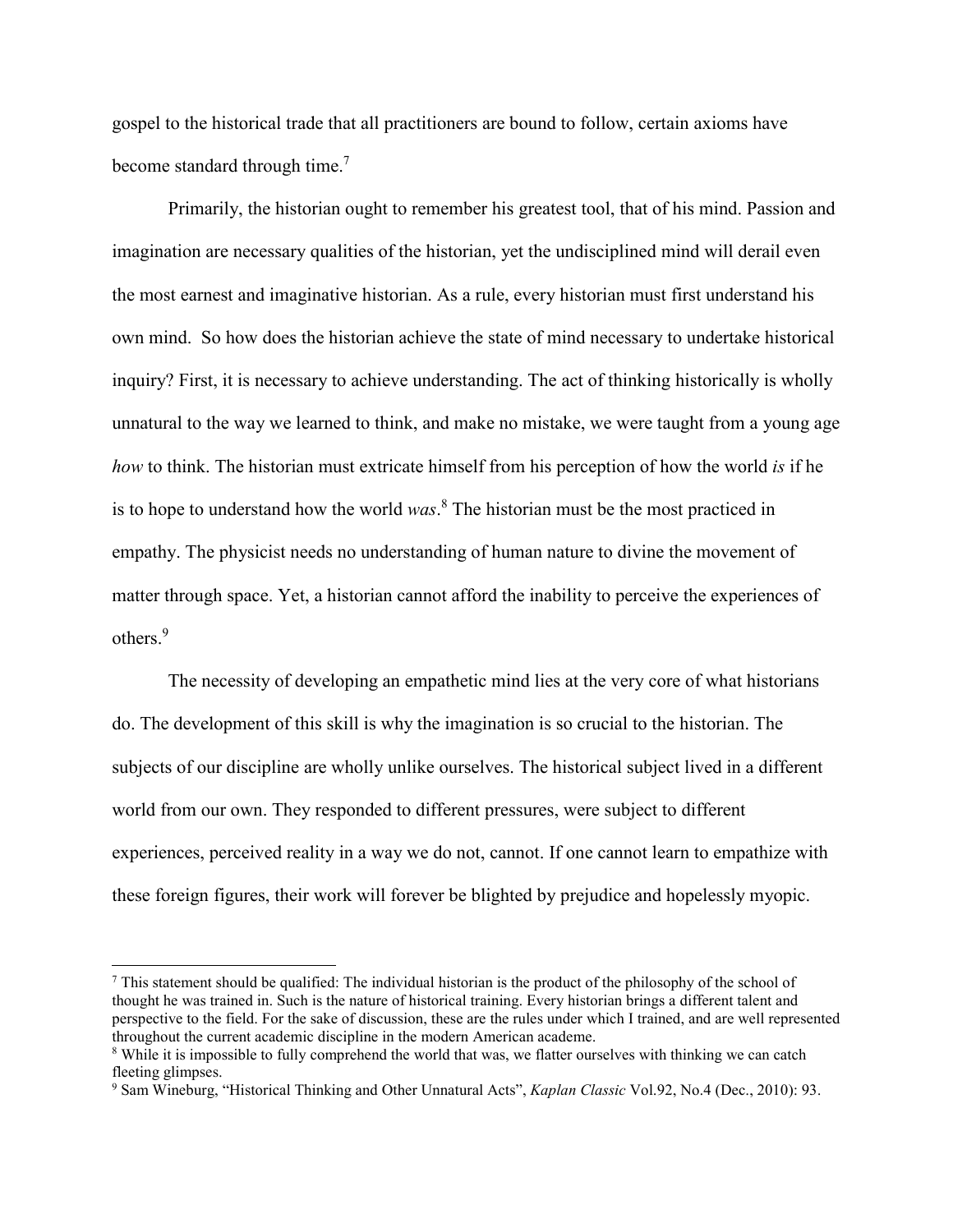The historian must never attempt to see the subjects of the past on his own terms. The historian, however incompletely, must meet those subjects where they are. Though the chasm is wide, and the attempts will forever fall short, the goal of historical inquiry is to learn what we cannot see.<sup>10</sup>

Frequently, what the historian finds in the past is shocking to the "modern" sensibilities. Students of history, still locked in their perceptions of how the world *is,* are quick to make judgements and condemnations of historical characters. Learning to lay aside prejudice is among the first steps towards attaining an empathetic mind. One of the great ironies of our time is how fashionable it is to be "unprejudiced" towards the living and breathing members of society. Yet how quick the virtuous are to condemn those separated by a far greater distance than the physical for their historical "sins". To castigate the dead of a different age is the antithesis of historical inquiry. Yet, it would appear that there are those who are so certain of themselves and the age in which they exist as to be able to divide their forebears into the just and the damned.<sup>11</sup> So then, the historian has passion, imagination, and an empathetic mind. What then is he to do with these tools? How does one hone their craft, asking the right questions to find the right answers?

When Marco Polo set out on his transcontinental journey to the Far East in the thirteenth century, he did so with a purpose. Polo, a Venetian merchant, was on a journey of commerce, seeking to profit from his travels. Initially, Polo had not intended on becoming a writer nor, I would argue, a historian. While much of what he wrote was contemporary to himself, he also included numerous accounts of history, thus making him a historian of sorts. The relevance of Polo to the student seeking to be a historian is that Polo knew how to be selective in his accounts. Polo's account of his travels spanned twenty years, crossed deserts, mountains, rivers, and valleys. Polo records the lives of dozens of peoples, locations, and missions. Had he thought to

<sup>10</sup> Ibid, 86. 11 Bloch, *The Historian's Craft,* 140.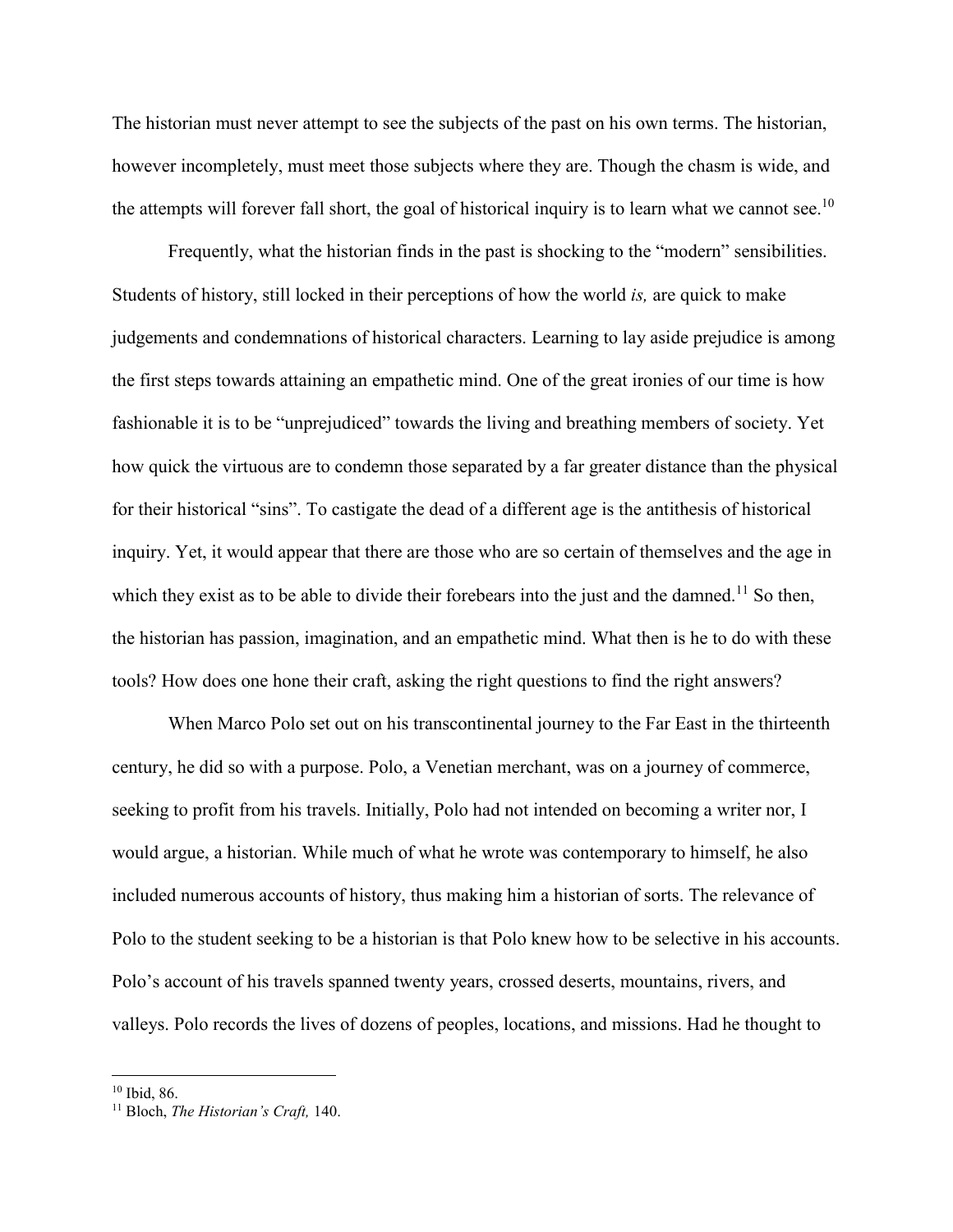include every bit of minutiae it is likely he would still be sitting in Genoese prison dictating to the corpse of Rusticello.

Likewise, the historian must understand the utility of his work and how to be selective if he is to profit. To be a historian is to undertake a journey through time, every bit as monumental as that of Marco Polo. Frequently, I have seen people refer to history as an *art* rather than a *craft.*  This distinction may seem a matter of semantics, yet I do not believe this to be so. History is *not*  an "art". History is very much a craft. The difference between an art and a craft lies simply in the utility. A portrait painter is an artist. A carpenter is a craftsman. A portrait, aside from being aesthetically pleasing, is ultimately a useless object. Whereas, the work of the carpenter is utilitarian, it provides something that is necessary to the purchaser. Both the works of the artist and the craftsmen can be equally beautiful, yet only the work of the craftsman is of service. We wish to use history insofar as it serves the living.<sup>12</sup> Anything short of this aim is vainglorious, an attribute which the academe possess in excess already.

If history is the memory of things said and done, and the historian is seeking to provide utility, how then does he select what is necessary to ask his questions and find his answers?<sup>13</sup> If the historian seeks relevance in his own time, it is necessary then that he be aware of his own time. While it may sound somewhat self-congratulatory, the historian has the obligation of "explaining a culture to itself".<sup>14</sup> This obligation is the very utility for which the historian strives to attain. Thus, with a passionate, imaginative, and empathetic mind, the historian needs find his utility and begin the process of sorting the wheat from the chaff. The process of uncovering and

 $\overline{\phantom{a}}$ 

<sup>12</sup> Friedrich Nietzche., Ian C. Johnson, trans., "On the Use and Abuse of History for Life" in *Untimely Meditations (*1874), 1.

<sup>13</sup> Becker, "Everyman"*,* 223. 14 Kammen, "Vanitas*",* 12.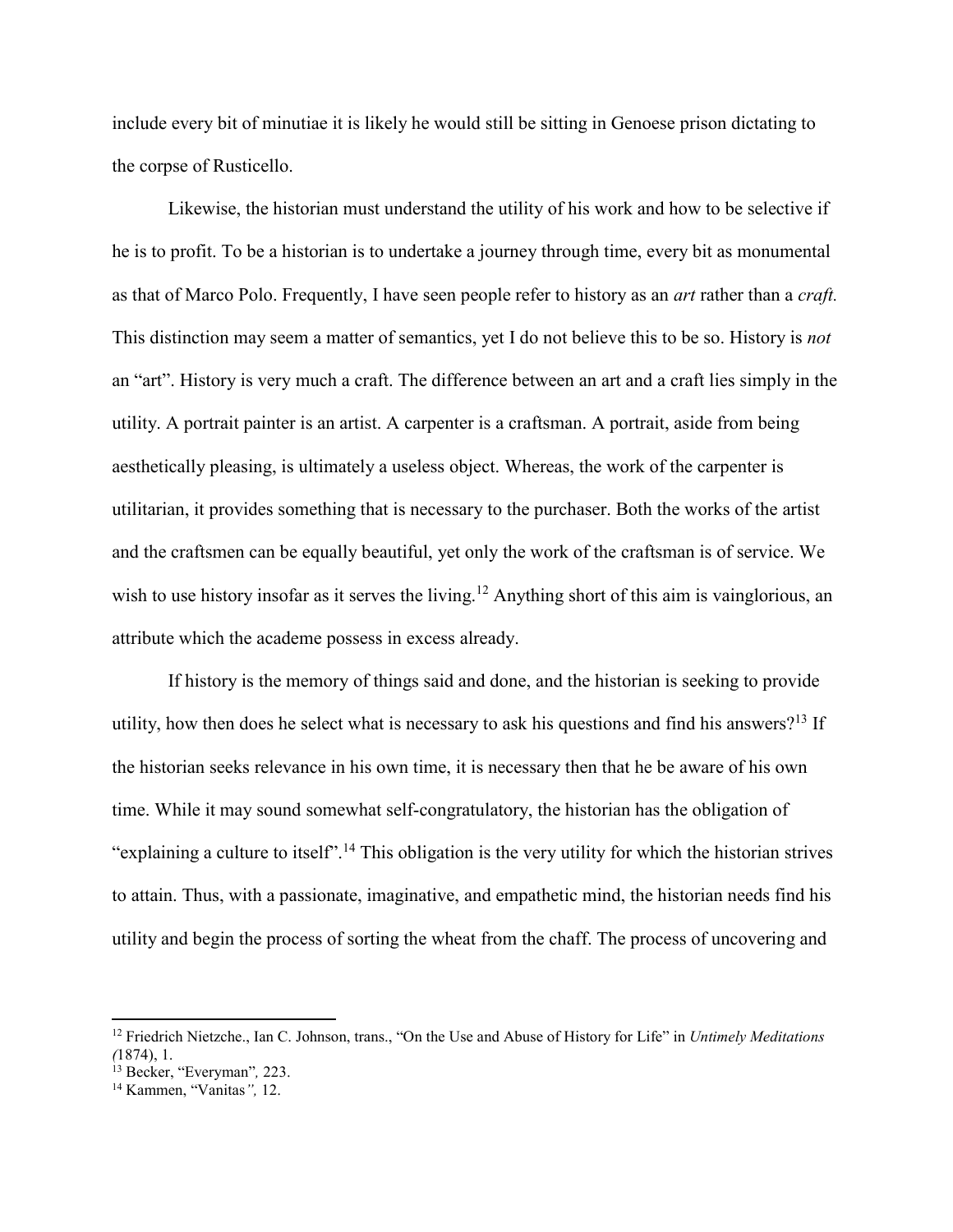interpreting facts to further the utility of history is necessary exhaustive. The historian, necessarily selective, begins the task of interpreting the facts, and making the sources useful.<sup>15</sup>

The notion that the historian interprets facts *prima facie* seems problematic to many in the public. Frequently, the term "revisionist" is applied derisively to the historian who dares interpret facts in a way that is not held in consensus with popular history. The revisionist historian is frequently derided as failing to be "objective", accused of malicious motives. Many who have not waded through the waters of the archives and sources labor under the delusion that historical facts exist in a space independently of the historian's interpretation.<sup>16</sup> This is a dangerous delusion, though likely one propagated to comfort the unthinking and egotistical.<sup>17</sup> Ideally, history would be written and disseminated amongst an educated and thoughtful citizenry for the benefit of understanding their culture.<sup>18</sup> The educational system has some work to do on this point. Now, if the historian is to be an imaginative and empathetic interpreter of facts, capable of explaining facets of culture for useful consumption, by what process does he do this?

The selecting of facts, and the subsequent process of interpreting the same, is no mean feat. Indeed, the hardest act in the world for one passionate about their research is not deciding to include something; it is declaring a source useless and unimportant. The historian will have to make judgements, as that is his job. Simply because the historian has come across a document in an archive that says such-and-such does not mean the document is noteworthy. The document can only tells us what the author of the same thought about an issue or event, or what he thought he thought.<sup>19</sup> The document is thus largely unimportant, until through his judgement the historian

 $\overline{\phantom{a}}$ 

<sup>&</sup>lt;sup>15</sup> Edward Carr, *What is History?* (New York: Knopf, 1961), 10.<br><sup>16</sup> Ibid.<br><sup>17</sup> Nietzche, *Untimely Meditations*, 1.<br><sup>18</sup> Kammen, "Vanitas", 15.<br><sup>19</sup> Carr, *What is History*, 16.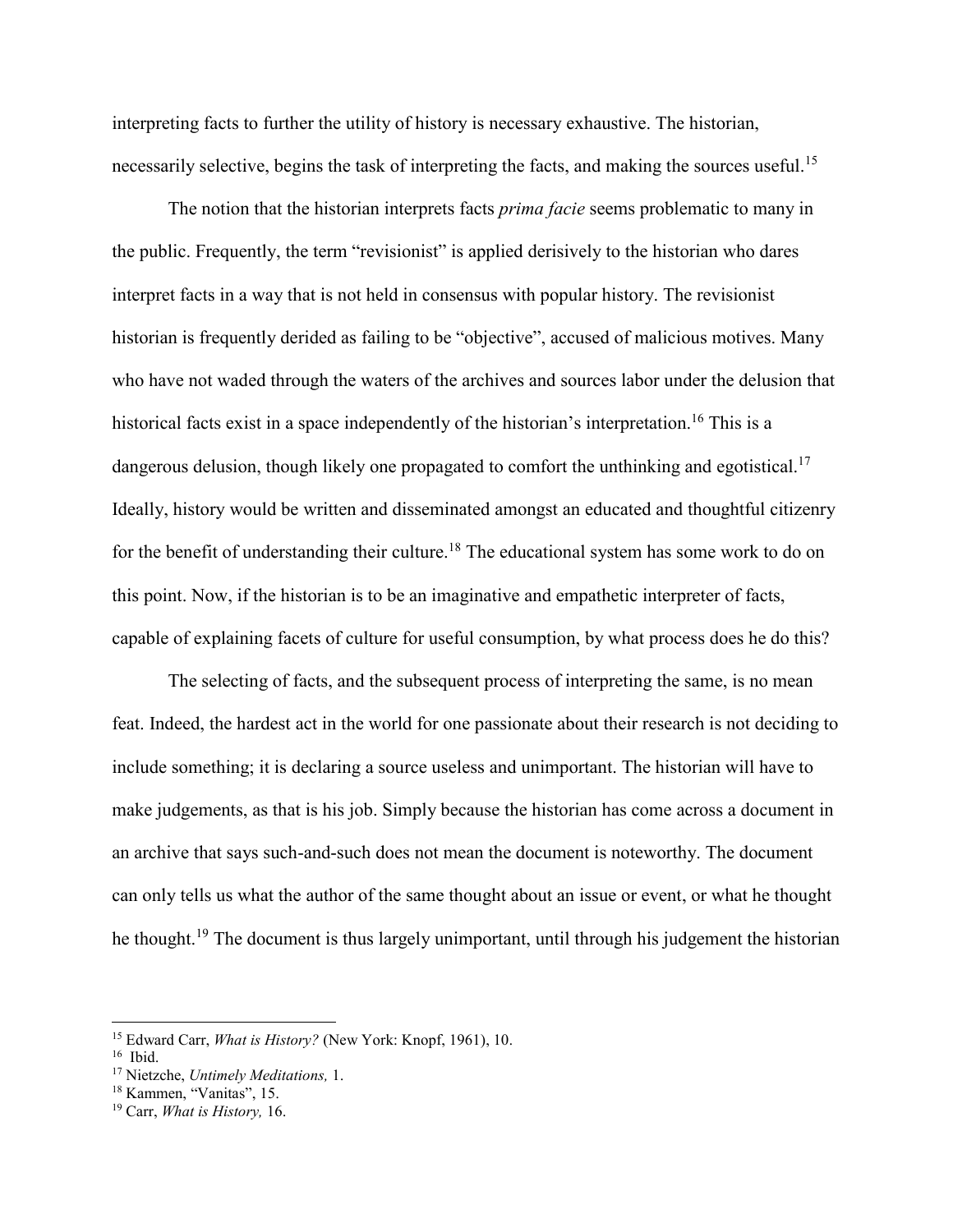displays the relevance through interpretation. The historian must have the ability to take the common and reshape it into what is uncommon; explaining why a dusty pension file from a century ago maintains any significance to contemporary culture. Thus, the person of experience and reflection writes history.<sup>20</sup> It is this practice of judgement and interpretation that provides the gulf between the hard sciences and the social, much to the credit of the latter I would argue.

Once the historian has learned to empathize with his subjects, sharpened the skills of analysis and judgment, learned to reflect critically upon himself and the facts of the world that was, he is finally prepared to begin presenting his argument. The crafting of the argument into a coherent narrative, this is the very soul of what it is to *do* history. Without the argument, the interpreted sources, the facts, would remain forever silent, useless to posterity. It is in crafting the argument that even some of the best researchers of facts are brought low, proven to be little more than pretenders. It is in presenting their argument the historian is able to explain relevance, to show the connections, to expand upon the human condition. Without the argument, the historian is simply a storyteller. The argument must incorporate all of the best qualities of the historian: his passion, imagination, empathy, and judgement. Yet, there is a further quality that must also be present: integrity

Throughout the gathering of information to begin shaping a narrative there are numerous opportunities for a historian to err. The use of faulty logic in drawing a conclusion, the failure of properly interrogating a source, and other such benign imperfections can damage the credibility of the argument. The debate over how history is made useful has led to the evolution of thought among historians over time. While historians have never had a license to lie, as mentioned they

<sup>20</sup> Nietzche, *Untimely Meditations,* 25.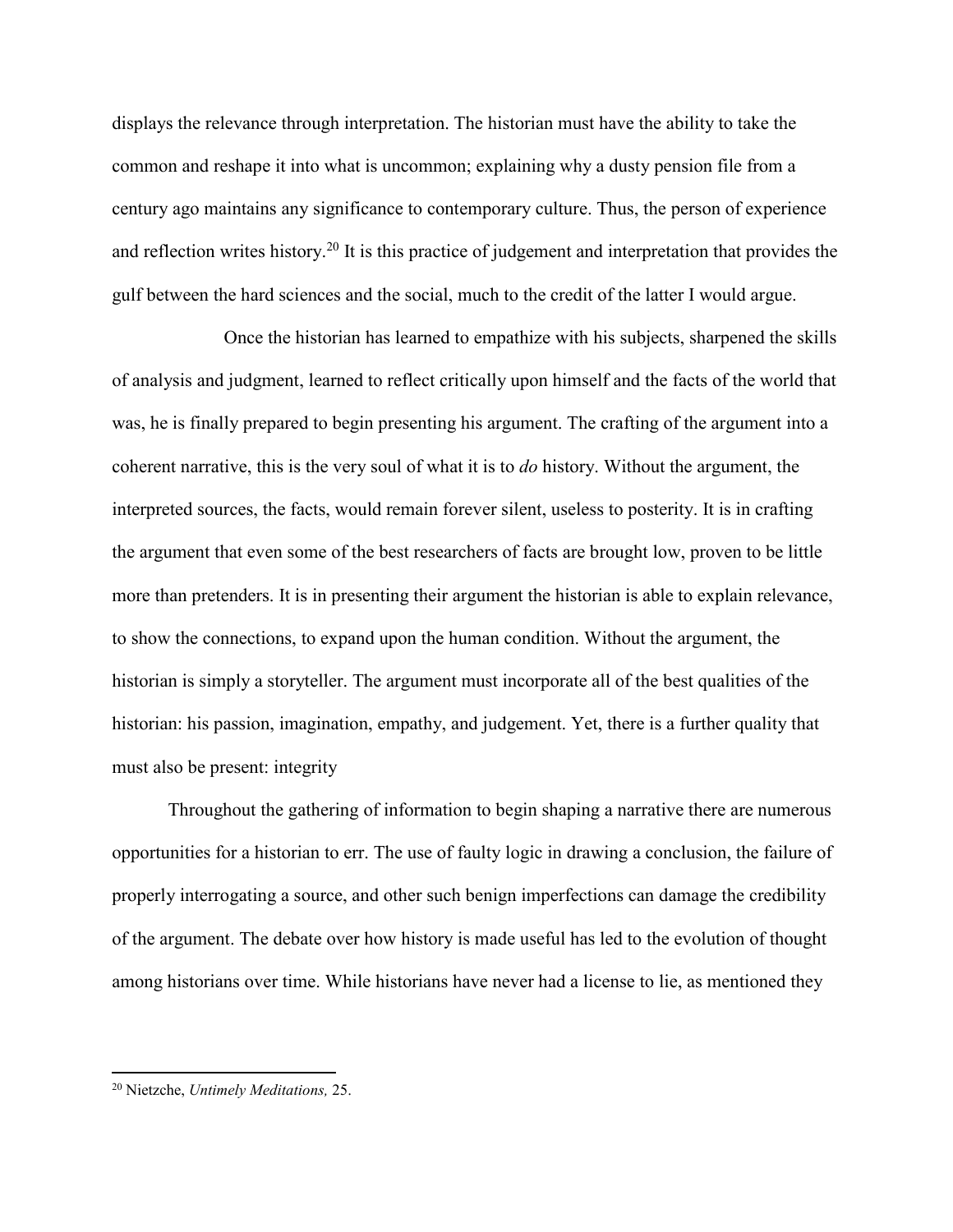are expected to make judgement calls when it comes to selecting facts to build their argument.<sup>21</sup> In this, the historian must maintain integrity, not "cherry picking" only the evidence which furthers a particular narrative, while excluding that which may counter their argument. There is not an immutable way to interpret facts. Every historian brings their own unique perspective to the conversation; naturally, their work reflects their experiences. This is not to say though that a historian should ever present a biased and prejudice perspective, interpreting sources to say things for which no credible evidence exists.

Every historian has his own ideological view of the world. This view will naturally manifest in their approach to the work they do. However, if one is maintain integrity in their work, the way in which they present their argument should be free of partisanship, the agenda being only to interpret an unprejudiced narrative.<sup>22</sup> Scholars within academe contest this view; however, I would assert that by allowing contemporary political wrangling to permeate through the profession we are failing in the first responsibility of the historian; using the past to aid the present and future. Instead, we commit the crime of trying to interpret the dead past through the eyes of the living present. It is not in the spirit of empathy that ideologues wield carefully chosen facts to further a political agenda.<sup>23</sup>

While much goes into the training of the historian, I have selected more the personal characteristics necessary to be successful in the craft, rather than the more banal "how to" steps of practice. This is because it is my contention that these are the incorporeal attributes necessary to begin comprehending the human experience. Much of the human experience is itself

 $\overline{a}$ 

<sup>21</sup> Peter Charles Hoffer, *Past Imperfect: Facts, Fictions, Fraud—American History from Bancroft and Parkman to Ambrose, Bellesiles, Ellis, and Goodwin* (New York: PublicAffairs, 2007), 19. 22 Kammen, "Vanitas", 15. 23 Hoffer, *Past Imperfect,* 231.

<sup>\*</sup>Lawrence Tribe was alleged to have rushed a partially plagiarized manuscript to print in the aid of a campaign to block the Senate confirmation of Supreme Court nominee Robert Bork.